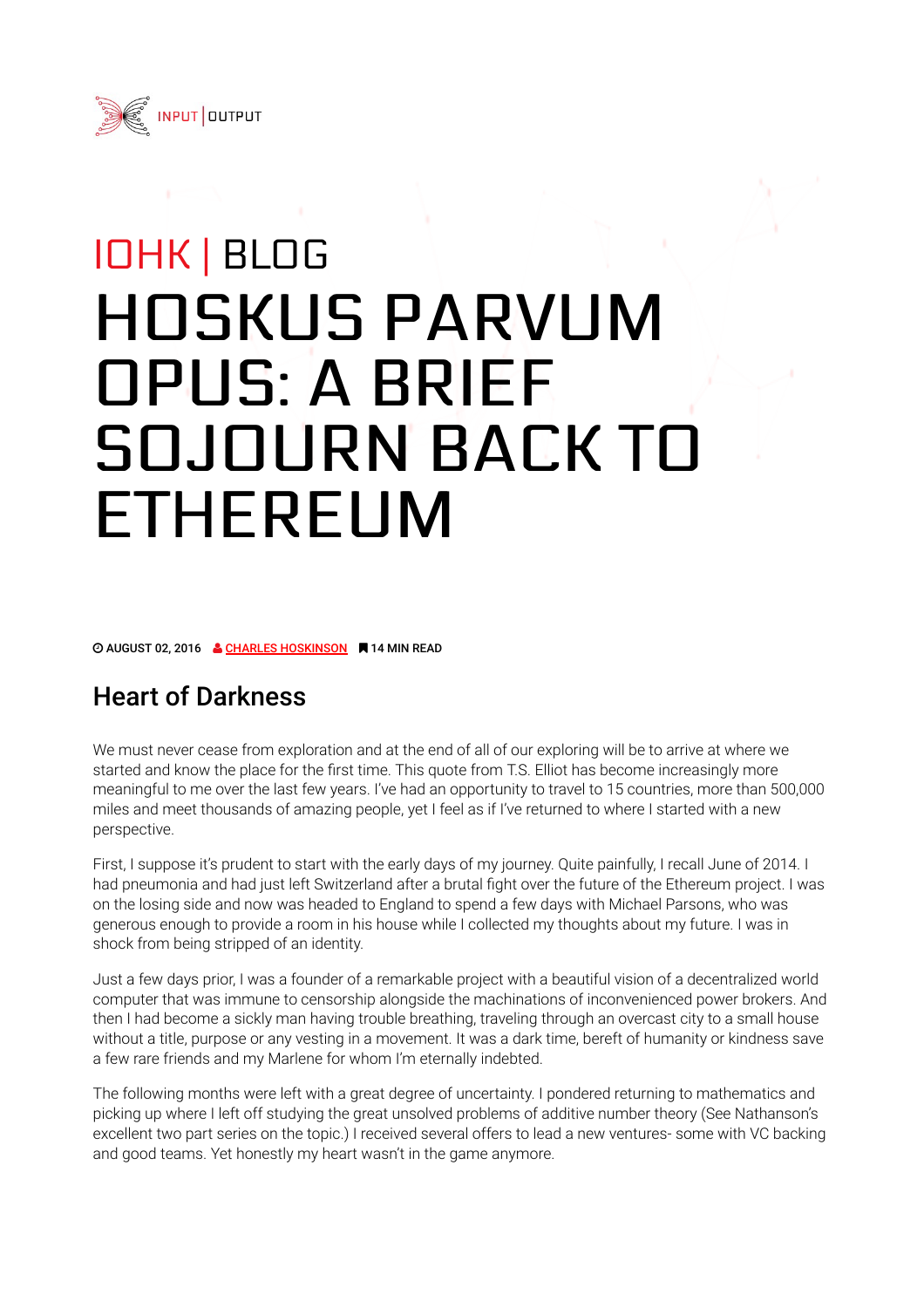# Ethereum Rising

I really loved the amazing promise that Ethereum presented and to watch it unfold from the sidelines without stake or the ability to contribute was just too much. I invested so much time sleeping on floors, flying around the world and fighting almost constant exhaustion trying to keep everything together despite deep philosophical divisions in the team and vision. I had to detach and do other things.

While I had my grievances with the remaining founders, there was great solace in the project maintaining the original social contract. And despite my admittedly bitter criticisms about governance and the use of funds, this contract seemed to be immutable. Gavin invented new words to encapsulate the code is law mantra, and Vitalik would appear on a nearly weekly basis in some form of media extolling the need for a censorship resistance smart contract system.

The world was surprisingly receptive to the vision. Ethereum grew like a weed both in mindshare and market capitalization. It was incredibly satisfying to see every doubter reassess their prior comments, forgetting old stings and trying to eschew the hard line for a more neutral tone. It's amazing how prognostications of impending doom and gloom transform into praise when people start making money. Readers with an overabundance of time should refer to Jeff Garzik's tweets.

#### Bad Decisions

It's a pointless exercise to litigate the sins of Ethereum's governance in a blog post nor justify my latent bitterness in a sharply written argument. Nothing productive can be gained from this effort outside of reinforcing notions people already have. Rather it should be stated that the core of Ethereum has become badly compromised by an extremely poor decision.

The Ethereum protocol doesn't care about Charles Hoskinson. It doesn't care about Gatecoin or Bitfinex. It doesn't care about the IRS, the SEC or the government of China. This lack of concern is the value proposition's apex. Ethereum is a horribly inefficient computer that is perhaps the most expensive ever built relative to its peers. The reason we pay that price is because we want a guarantee of computational apathy.

The leadership of the ethereum project have made a decision to fork the protocol to eliminate the social contract of computational apathy. This fork is not about returning stolen money. It's not about protecting the interests of the Foundation from a legal or regulatory perspective. It's simply about changing the code is law paradigm to code is usually law until it's not.

There was another option. I recall when Bitcoin has to make sudden changes to avoid a bug that allowed for the creation of billions of new coins. Issues that are clear flaws in the protocol's design that break the intended social contract are non-controversial to fix. I don't believe there are many in the ETC community who would object to correcting a flaw in the EVM that suddenly creates billions of new ether. It's the changes to the social contract that are hazardous and always result in a community split.

For these changes, there needs to be a commitment made by the holders of the token to embrace the new system. Proof of burn is a perfect mechanism to accomplish this task. With ethereum, it could have been taken to the new level. An assurance proof of burn smart contract could have been written to pool ether holders wanting to embrace the new system if there was a certain threshold of participation (say 51 percent). If the threshold wasn't reached within a time limit, then the participants get refunded. Otherwise, the contract executes and all the funds are burnt leaving a clean cryptographic proof to redeem tokens on a new chain. DAO holders could have been given a special purpose token excluding the thief.

The purity of this approach creates universal consent amongst the participants in the new system with the new social contract. A vacuous vote with no stake at risk is not consensus- especially when there is around 10 percent participation. Instead it seems to be a failed attempt to manufacture a democratic mandate to do something the core developers already wanted to do. It appears they didn't want two chains to co-exist so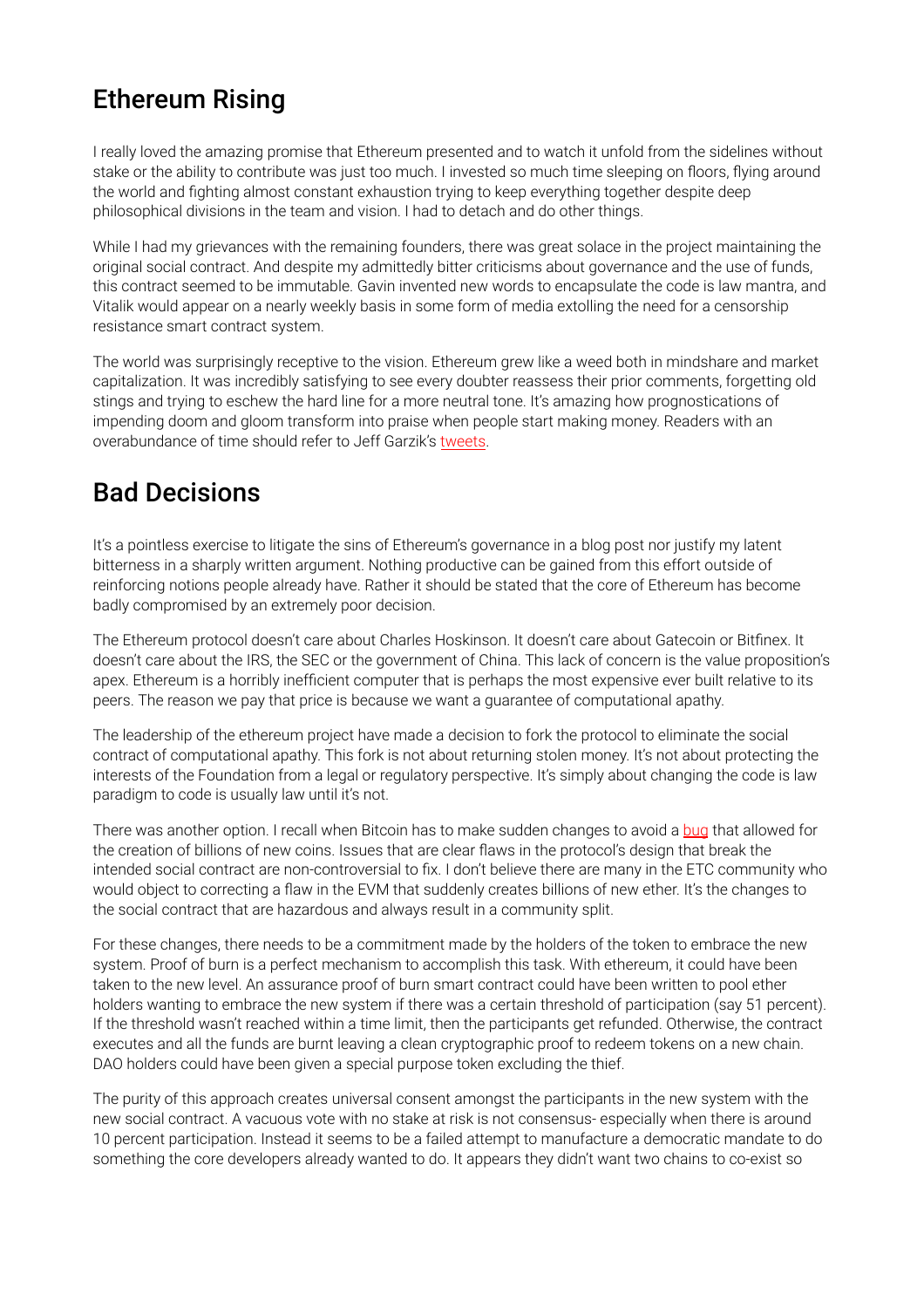they forced the issue.

I did not sign up for the paradigm of code is sometimes law. It makes absolutely no sense to me. Why waste millions of dollars in energy and run such an inefficient computer if it's not going to provide hard guarantees of fidelity? Why shouldn't I just run code on a federation of servers with carefully chosen trust pairings? Why shouldn't I just play the jurisdiction game and trust my code to neutral and stable states like Switzerland? Such places usually have the moral high ground of a democratic mandate and known conflicts of interest unlike the current leadership of Ethereum.

Obviously the existence of Ethereum Classic seems to convey that I'm not alone in my protest and disgust for the fork. There are thousands of very angry miners, developers, and stakeholders who did not support the actions the foundation took and are directly expressing their rage via supporting the original codebase.

While this aggregation is powerful and clearly deserves a re-evaluation of the decisions of the last few weeks, it's not a cohesive, productive ecosystem with a vision, a roadmap and the ability to execute. It's effectively the cryptocurrency equivalent of a recall election. People made a choice to fire the prime minister, but they didn't select a new one.

#### Return to the Center

This brings me back to my return to Ethereum. 2014 was a very long time ago for me. I've grown a lot as a person. I lead new company with nearly 30 employees to worry about. We are engaged in thoroughly interesting work ranging from the formalization of proof of stake, complete with security proofs based on the GKL15 model (publishing soon!), to studying governance at its most elemental level.

I have no desire to abandon our current projects and my personal obligations to attempt to force a Vitalik versus Charles showdown. A vanity play would accomplish nothing, and the market itself is a far better distributor of karma than any man could ever hope. There isn't an ether white whale for me to slay.

# My Participation in Ethereum Classic

Thus it is my burden to explicitly state how I would like to contribute to the ETC community alongside what I won't do. First, I will not seek a leadership position. It is needlessly divisive to inject myself into this movement with the aim of being the ETC CEO or some other kind of power broker. Nothing good can come from the distraction, and there are better people to lead. Second, I will not promote a roadmap that enforces a zero sum game between ETH and ETC. They are now projects governed by different philosophies and different communities. They shouldn't conflict in principle. Third, I will not support an effort to centralize the project around a new foundation. Centralization of power is the entire reason we are in this mess.

Now on to the things I will do. As I previously mentioned, ETC is currently unified in anger and resentment. There are many groups of people in the ETC community and they will eventually conflict with each other after the dust has settled. Also a fairly large amount of trading volume into ETC has come from the bitcoin space. It's unclear if this community is going to solidify behind a stable vision and roadmap outside of the code is law paradigm, which is admittedly an extension of bitcoin's honey badger approach to transactions.

Abstracting the point to something productive, I think it's reasonable to explicitly state the social contract of ETC and make a commitment that it will not change. Bit Novosti drafted a manifesto that seems to be the current ideological driver of ETC.

Therefore my first goal is to unify a fairly strong majority behind the basic tenets of immutability, irreversibility and openness. My hope is to transmute the anger into a productive movement unified behind some basic goals like Bitcoin enjoys. I fully admit this might not be possible and some hard choices may have to be made; however, I'm optimistic we can pull together into a cohesive movement.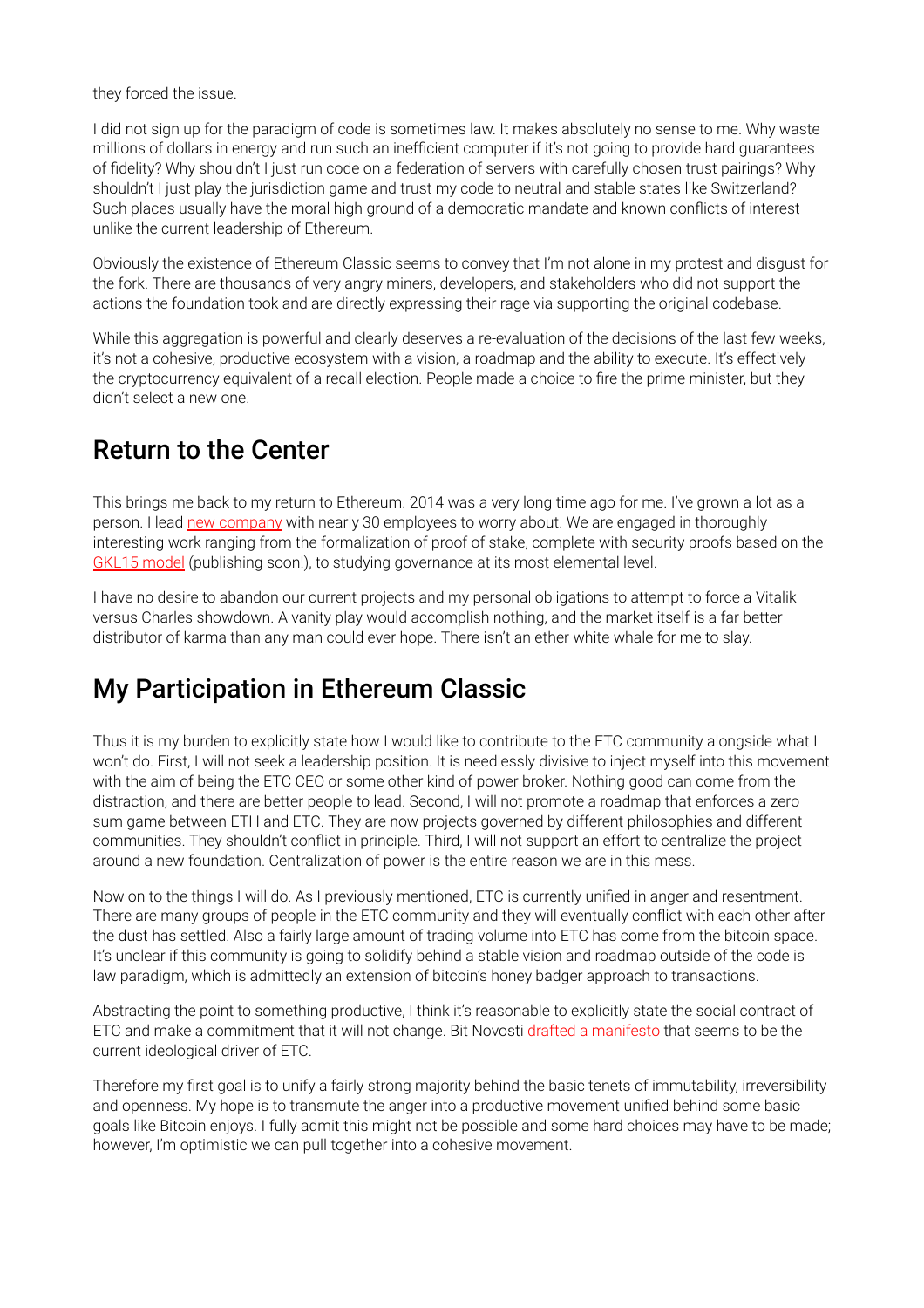Second, from a roadmap perspective, ETC needs to decide whether it will stay connected to ETH or diverge. I strongly argue that divergence is necessary as it's logically inconsistent to reject the Foundation's judgement, yet still accept their vision for the project. While obvious improvements, bug fixes and optimizations of things like the EVM should be capitalized on, ETC should chart its own path.

The most immediate concern is the proof of stake transition. I believe that the transition to Casper will not be straightforward. Rather, difficulty will likely be experienced due to the ad hoc methodology of Casper's design and the inexperience of its architects.

Designing new consensus algorithms is among the most challenging tasks in computer science, as illustrated by Lamport's turing prize for Paxos. Trying to address problems of scalability, human incentives, modeling with process calculi and other such things in a single transition with a billion dollars at stake is a tall order.

It seems far more reasonable to embrace a smaller change and focus on the other major deficiencies of the system such as the developer experience of smart contracts or sub-protocols such as the recent ZCash contract and HAWK. Therefore, I will advocate to remove the difficulty bomb and to transition to something like VCU's recently developed PoW/PoS hybrid algorithm, which enjoys an incredibly sound theoretical foundation and the careful hand of peer review. Furthermore, when ETH takes the leap to Casper, the miners have somewhere to go.

As a final point in the short term roadmap, the failure of the DAO is not solely due to the arrogance and greed of the Slock.it team. The language they used to develop the DAO (solidity) was never designed for high assurance software. There exist well designed formal methods such as coq proofs that can provide mathematical guarantees of behavior.

It has always puzzled me why the ethereum team didn't initially emphasize these techniques. Smart contracts are generally small pieces of code that need high assurance of correctness. That's literally what these tools were developed to provide. There has been some great initial work done by Pattersson and Edstrom at Chalmers on using Idris to draft smart contracts. Furthermore, the Foundation seems to be taking formal verification more seriously. I will support work along these lines and attempt to bring such things to ETC.

Third, there is the matter of governance and funding. As I previously stated, I believe firmly it is counterproductive to establish a new foundation for ETC. We are blessed with an opportunity to try new ideas. Ralph Merkle has recently published a well written whitepaper (cite) on a system called DAOs, Democracy and Governance based upon ideas from Robin Hanson and others (also enjoy his recent Epicenter Bitcoin Interview). Arthur Breitman is preparing to release the first version of Tezos at Strange Loop in September that will create a formal mechanism to update a cryptocurrency protocol. And the Dash community seems to be focusing heavily on decentralizing governance and appears to have achieved some degree of success for their project. Given all of these advancements and great ideas, why should we resign ourselves to a foundation chained to local laws in a particular jurisdiction with a director?

It seems more prudent to gain community consensus on where ETC and ETH will diverge in the immediate future and then focus attention on developing a better governance model inspired by these ideas. As for funding, IOHK will commit to hiring three full time developers to exclusively work on implementing a roadmap for ETC for at least one year. Furthermore, IOHK's research division will develop a governance proposal within that year for ETC. In terms of an initial start, we are exploring if our Scorex codebase and EthereumJ can be hybridized.

Finally and somewhat ironically, I'd like to try to be a peacemaker during my time in this community. We gain nothing from fighting each other or name calling. We gain nothing from staging 51% attacks or a lawsuit against entity X for grievances. The reality is that ethereum classic should be treated as sharedrop targeted towards ETH holders. Everyone got the drop. Some sold, some lost their ETC and yes the DAO hacker gets a large share. But it is important to point out no one paid for their initial ETC.

If we continue to treat ETC or ETH as the one true chain, then we will spend the next few years sorting out the differences if it's even possible. Let's instead treat this like a philosophical split of an existing open source